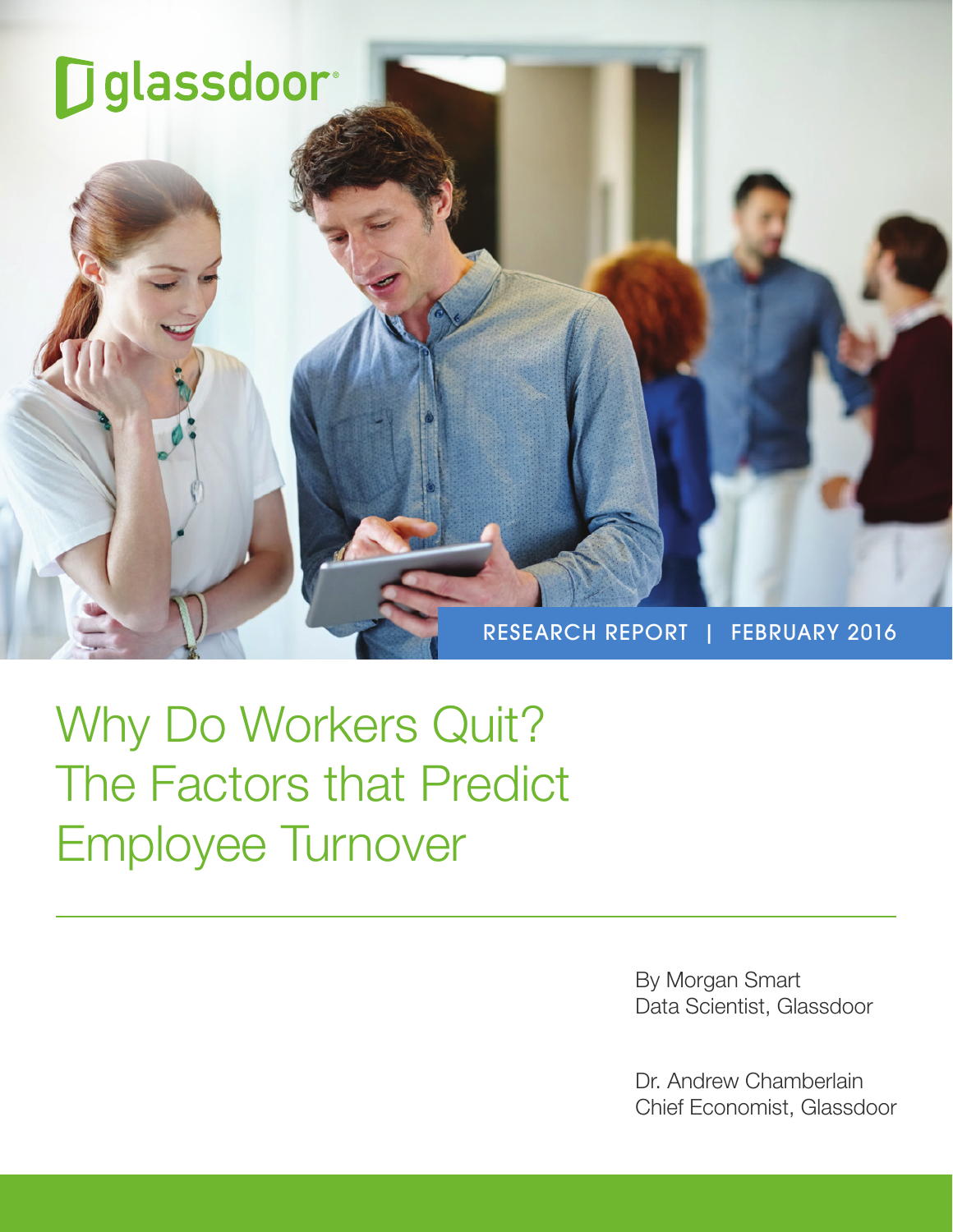# Executive Summary

- People change jobs and companies many times during their lives. When moving to the next role, some workers stay while others leave for a new employer. What factors predict employee retention?
- This study uses more than 5,000 real-world job transitions from resumes on Glassdoor to study the factors that predict whether an employee will stay or go when moving on to the next role in their career path.
- Our statistical analysis shows company culture matters for employee turnover.
	- Employers with better overall company ratings, career opportunities ratings, and culture and values ratings on Glassdoor are more likely to retain employees when they progress to their next role.
	- Improving a company's overall Glassdoor rating by one star raises the odds that a typical employee will stay for their next role by 4 percent.
- Pay also matters for employee turnover. We find that a 10 percent increase in base pay raises the likelihood by 1.5 percent that the average employee will stay inside the company when moving to their next role, even after statistically controlling for factors like job title, industry, company size and location.
- Finally, we find that *job title stagnation* hurts employee retention. Every additional 10 months an employee stagnates in a role makes them 1 percent more likely to leave the company when they finally move on to their next position.
- Three workplace culture factors had no impact on turnover: work-life balance, senior leadership, and compensation and benefits ratings. Although these factors matter for overall employee satisfaction, they don't appear to matter much for employee turnover.
- Some causes of employee turnover are beyond the control of employers. But some are not. Specifically, our findings suggest improved workplace culture, competitive base pay, and regular employee advancement into new roles is clearly associated with lower employee turnover.
- 2 Executive Summary
- 3 I. Introduction
- 4 II. What is a Job Transition
- 5 III. Exploring the Data
- 12 IV. Statistical Analysis: What Factors Predict Employee Retention
- 17 V. Limitations
- 18 VI. Conclusion
- 19 Appendix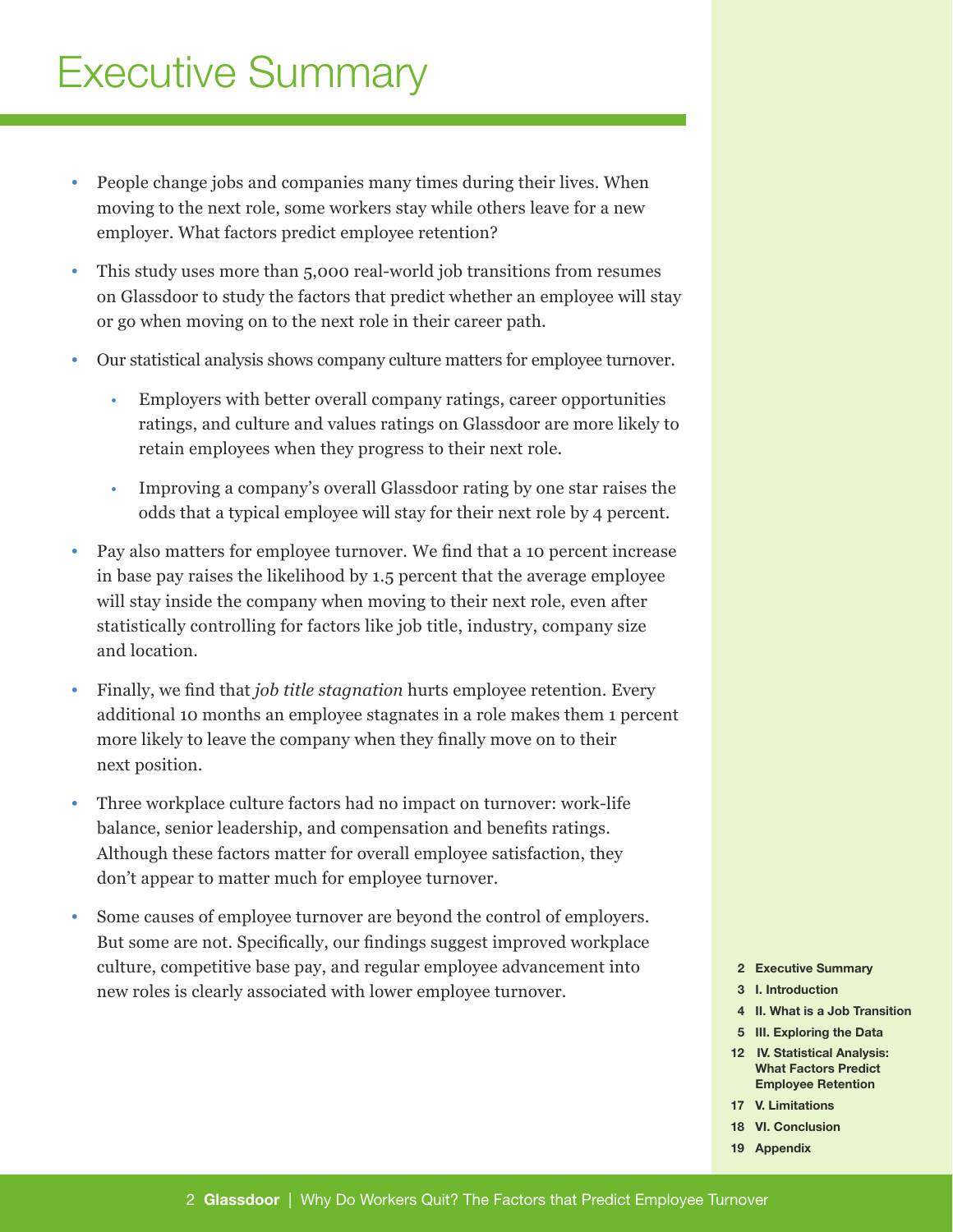# I. Introduction

As we move through our careers, it's natural to change jobs and companies many times. On average, the typical American worker changes employers 11.7 times before age 48, with about a quarter changing companies 15 times or more.<sup>1</sup> And within each of those employers, workers routinely change jobs and responsibilities multiple times before moving on.

Every job transition adds another line to our resumes, but it also opens the door to career opportunities: a promotion, better pay, a fresh start with a new employer, a move to a new location, or potentially an entry into an entirely new profession.

When workers move from one job to the next, they often face a choice. Should they stay at their current employer for their next role? Or should they leave, venturing to a new employer for the next step on their career path?

The decision of whether to stay or leave an employer for the next job doesn't just affect workers. Voluntary turnover is a critical issue facing employers. Employee turnover adds significantly to business costs, costing an average of 21 percent of an employee's annual salary to replace workers.<sup>2</sup> Further, career opportunities—the ability to progress in one's career—are one of the main drivers of employee satisfaction, making it a key issue for maintaining a satisfied and productive workforce.<sup>3</sup>

What factors affect employees' decisions to stay or leave a company when moving to their next role? In this study, we analyze that question using a unique data set of real-world career transitions observed by Glassdoor.

Using a large database of resumes shared anonymously on Glassdoor, we identified more than 5,000 cases of workers who changed jobs between 2007 and 2016.<sup>4</sup> Some job changes happened within the same employer. Others were to a new employer. This allows us to study the key statistical drivers of employee turnover when workers prepare to change jobs: compensation factors, company culture, time on the job, job title, industry factors and more. The results shed new light on what encourages employees to stay and thrive inside organizations long term—and what makes them depart for new employers.

The remainder of this study is organized as follows. In Section II we explain what we mean by "job transition," and offer some examples. In Section III, we explore our data by showing five patterns we see in job transitions on resumes. In Section IV, we present the results of our statistical analysis of what factors predict employee turnover. Section V explains some limitations of the study, and in Section VI we summarize what our findings mean for employers and job seekers.

"Does Money Change What We Value at Work?" Glassdoor Economic Research blog. Available at www.glassdoor.com/research/more-money-change-value-at-work/. <sup>4</sup> All names and other personally identifying information were removed from resumes before allowing access by our researchers. No personally identifying information of any kind was used in this research.

<sup>1</sup> U.S. Bureau of Labor Statistics, "Number of Jobs Held, Labor Market Activity, and Earnings Among the Youngest Baby Boomers: Results from a Longitudinal Survey," BLS News Release (March 31, 2015). Available at www.bls.gov/news.release/pdf/nlsoy.pdf.

<sup>2</sup> Heather Boushey and Sarah Jane Glynn (November 16, 2012). "There Are Significant Business Costs to Replacing Employees," Center for American Progress Issue Brief. Available at www.americanprogress.org/issues/economy/reports/2012/11/16/44464/there-are-significant-business-costs-to-replacing-employees/.

<sup>3</sup> Research shows "career opportunities" are one of the top statistical drivers of overall employee satisfaction. See for example, Patrick Wong (January 17, 2017).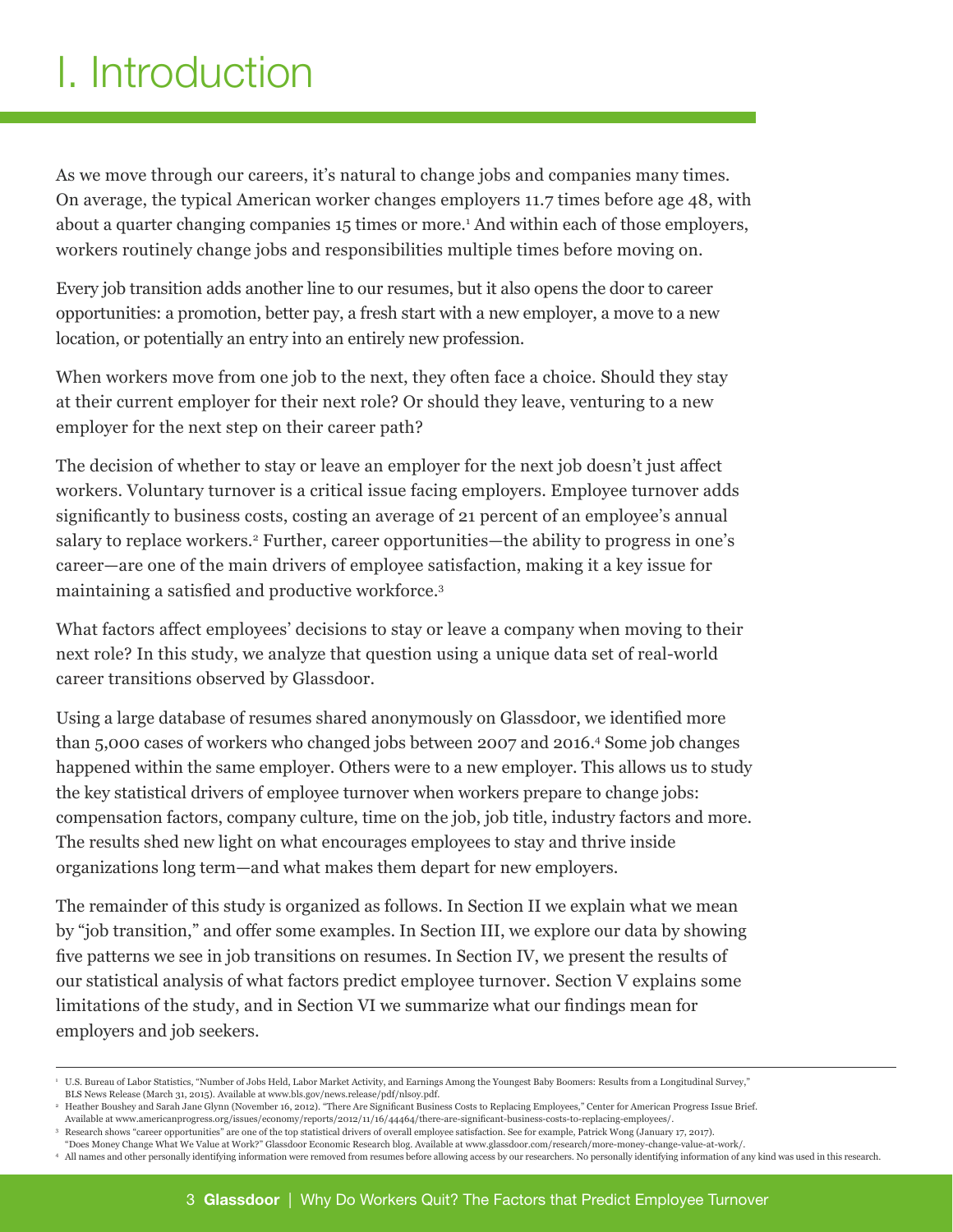# II. What is a Job Transition?

A *job transition* is defined in this study as any time an employee lists a new role on their resume. Sometimes these are promotions into a new role at the same company. For example, a worker might move from a job as junior accountant to an accounting manager at the same company and list that career progression on their resume. Other times, job changes on resumes represent a move to an entirely new employer.

When a job transition happens inside the same employer, we call it an *internal move*. In these cases, workers list a new role on their resume but stay at the same employer. By contrast, an *external move* is when a worker leaves their employer for a new opportunity elsewhere, listing both a new role *and* a new employer on their resume.

Figure 1 shows the way we define job transitions in this study.



FIGURE 1. Two Types of Job Transitions: Internal and External

*Source: Glassdoor Economic Research (glassdoor.com/research)*

How does this way of defining job transitions differ from government surveys? In most surveys from the U.S. Bureau of Labor Statistics about employee turnover, a job is defined as *an employment relationship with a single employer*. 5 That definition obscures the fact that employees often move through many jobs inside an employer. By using resume data instead, we're able to provide a more detailed view of job movement both *within* and *between* employers. This allows us to study what factors encourage workers to stay or leave their existing employer when it comes time to look for their next job.

<sup>5</sup> See for example, "Employee Tenure Technical Note," BLS News Release at https://www.bls.gov/news.release/tenure.nr0.htm; and "Technical Note: Number of Jobs Held, Labor Market Activity, and Earnings Among the Youngest Baby Boomers," BLS News Release at https://www.bls.gov/news.release/pdf/nlsoy.pdf.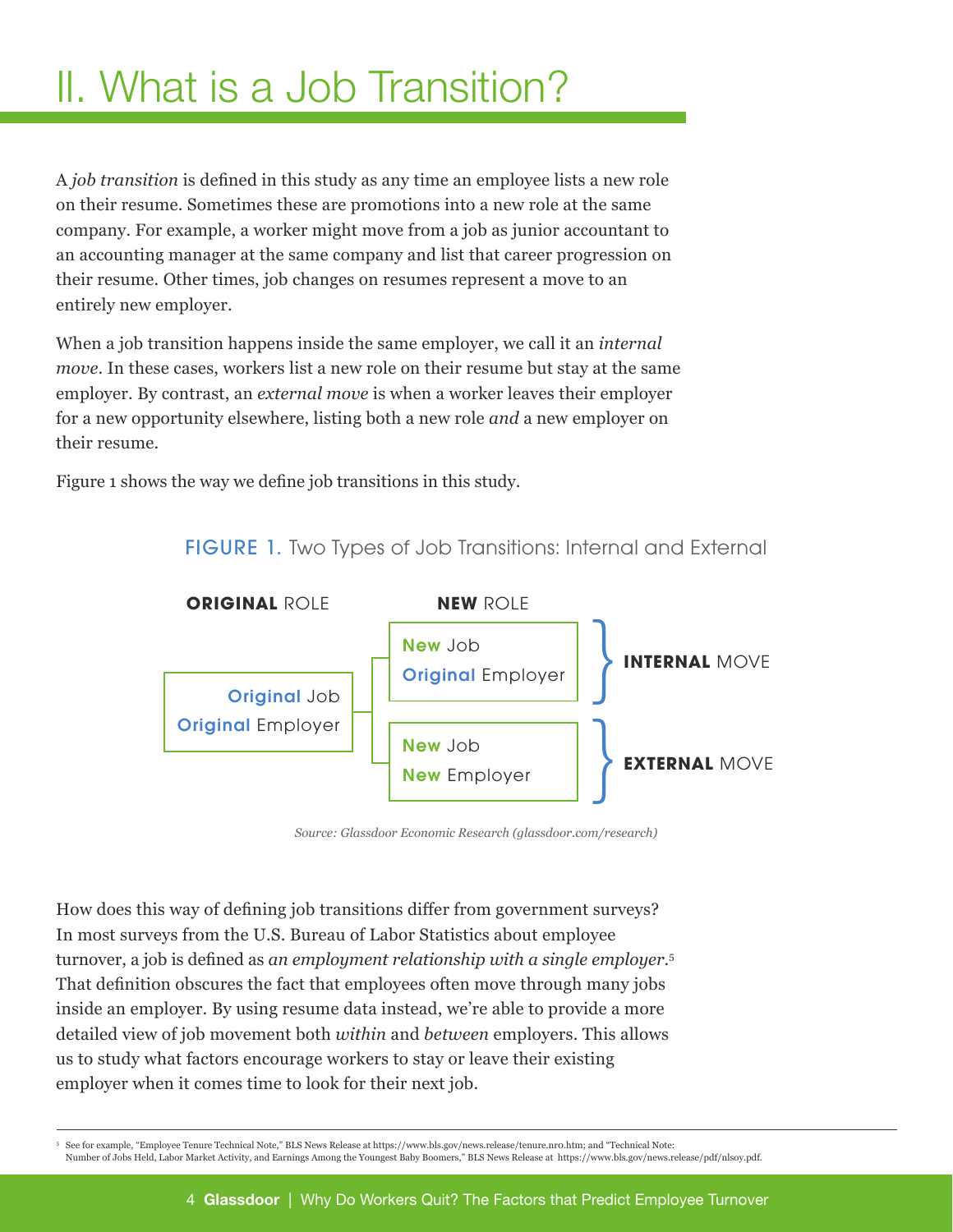# III. Exploring the Data

In this section, we present some basic facts about career transitions from Glassdoor resumes. These are based on 5,006 real-world job transitions between 2007 and 2016 that we extracted from 4,592 unique resumes shared by job seekers on Glassdoor. Some are internal moves, and some are external moves. We then combined this resume data with Glassdoor salaries and company reviews to show the link between pay, company culture and employee turnover.

Below are five key trends we observe in job transitions from Glassdoor resumes.

### TREND #1: MOST EMPLOYEES LEAVE THEIR COMPANY WHEN CHANGING JOBS.

The first trend that's apparent from resumes is that when employees are ready to move on to their next job, they usually leave their employer. Employees are about three times more likely to leave for a new employer than to stay and move into a new role at their existing company.

Figure 2 shows the percentage of internal versus external moves in our sample of job transitions. Among the 5,006 job moves we examined, 3,660 or 73 percent were external moves to a new employer. By comparison, only 1,346 or 27 percent were to a new job within the same employer. This suggests there may be room for growth among employers looking to boost workforce retention by offering better career opportunities to employees.

#### FIGURE 2. When Changing Roles, Most Employees Leave Their Employer

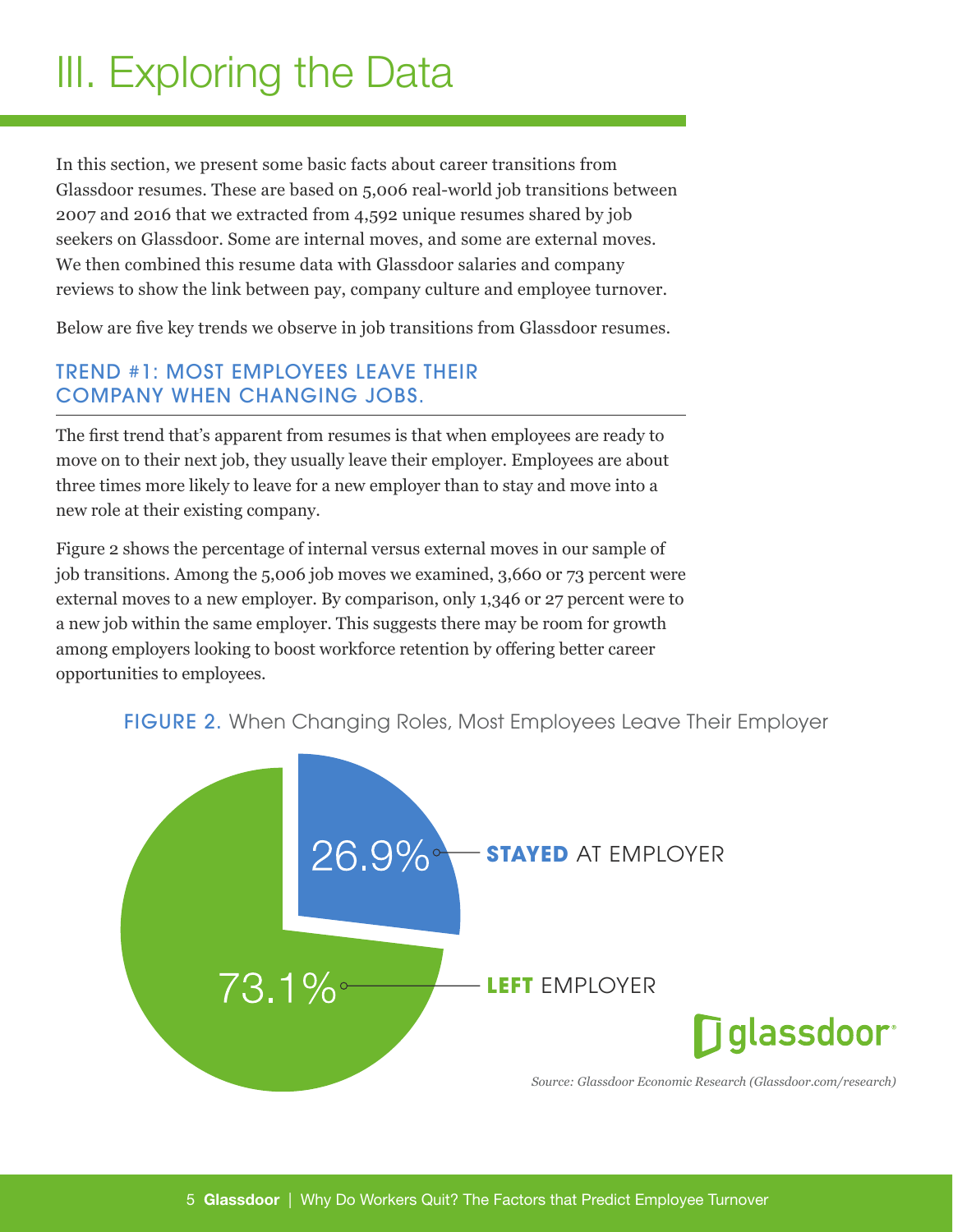### TREND #2: MOST EMPLOYEES CHANGE JOBS FREQUENTLY.

The U.S. labor market is dynamic. That dynamism is apparent from how frequently workers change jobs and companies over a lifetime.

According to the U.S. Bureau of Labor Statistics, 69 percent of workers between ages 18 and 24 leave their employer within one year, and 93 percent leave within 5 years.<sup>6</sup> Older workers change companies frequently as well, with 32 percent of those aged 40 to 48 leaving their employer within one year, and 69 percent changing employers within 5 years.

Even while at the same employer, workers often change roles. In our sample of resume data, employees change jobs on average every 15 months, ranging from less than a month to more than seven years in the same job.

Figure 3 shows the distribution of months workers spend in their initial job in our sample. The horizontal axis shows months in the job, and the vertical axis shows the number of workers in each category. Each bar corresponds to three months, with the first bar representing less than one month, the second bar representing 1 to 3 months, the third bar 3 to 6 months and so on.

FIGURE 3. Time Spent in Jobs Varies Widely Among Workers



#### DISTRIBUTION OF MONTHS SPENT AT ORIGINAL JOB

<sup>6</sup> U.S. Bureau of Labor Statistics, "Number of Jobs Held, Labor Market Activity, and Earnings Among the Youngest Baby Boomers: Results from a Longitudinal Survey," BLS News Release (March 31, 2015). Available at www.bls.gov/news.release/pdf/nlsoy.pdf.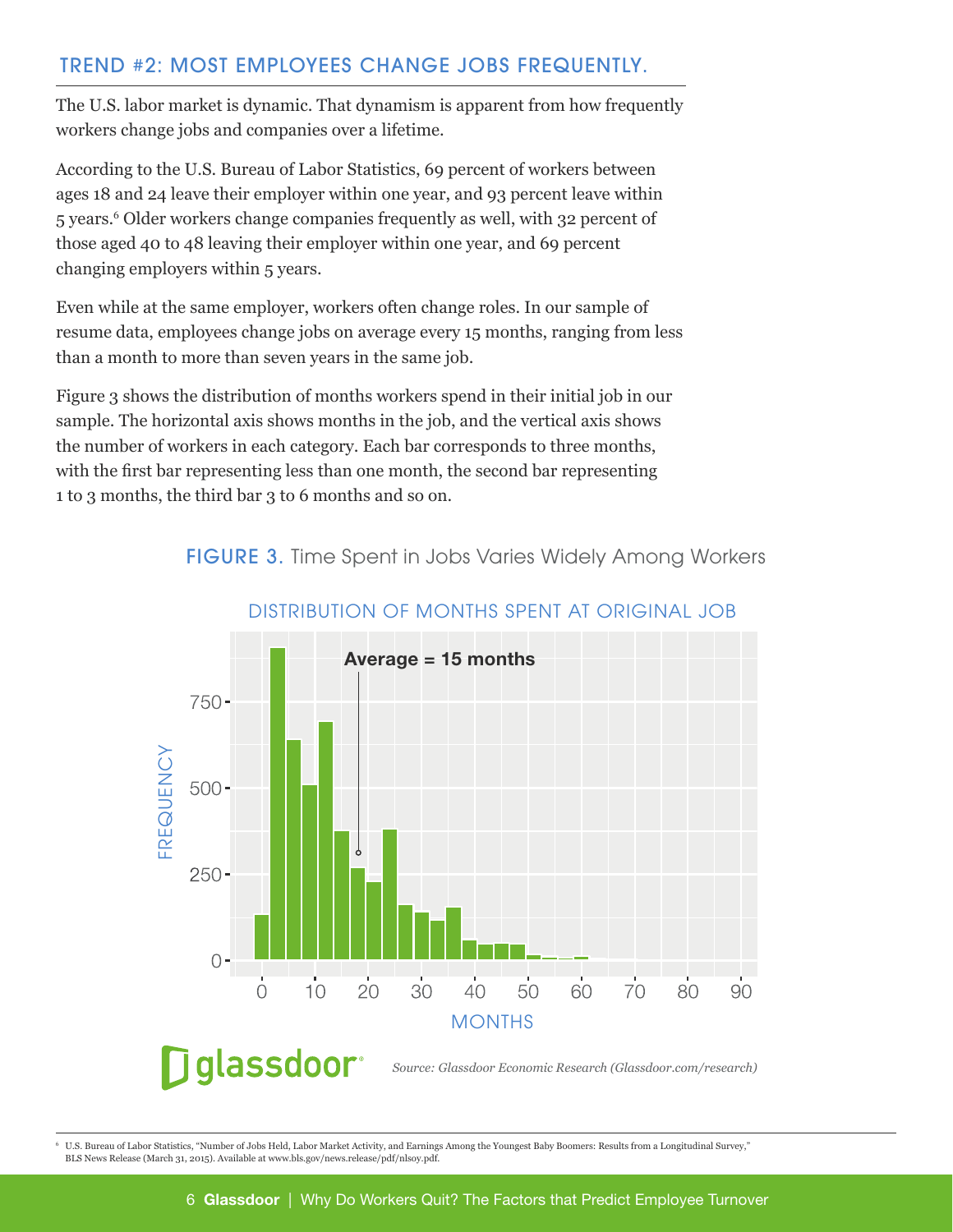One interesting pattern is the spikes at each annual marker of 12, 24, and 36 months in Figure 3. At these points, workers in our sample are much more likely to transition to their next job on their resume. There are two likely explanations for this pattern.

First, many employers review and promote employees on an annual cycle, with workers more likely to change jobs—or leave for a new employer—at these annual points. Second, this pattern is also likely due partly to the way job seekers report their work history on resumes, with many employees rounding the starting and ending dates for each job to the nearest calendar year.

### TREND #3: SOME INDUSTRIES CHANGE JOBS FAR MORE OFTEN.

Workers in some industries change roles on their resumes much more frequently than others.

In our sample, the industry with the most frequent job changes is the construction, repair and maintenance industry. Employees in that sector change jobs every 10.6 months on average. By contrast, the industry where employees spend the most time in jobs is government. Employees in the public sector spend on average 18.6 months in jobs before moving on to a new role, eight months longer than in the construction industry, and 3.6 months longer than average.

Figure 4 shows the breakdown of average months spent in jobs by industry. For statistical reliability, we only show industries with more than 15 observed job transitions in our sample.<sup>7</sup>

Other industries with relatively high rates of employee turnover in our sample are biotech and pharmaceuticals (12.7 months), real estate (13.3 months), transportation and logistics (13.5 months), and business services (13.5 months). By contrast, industries with relatively low rates of turnover include aerospace and defense (17.3 months), media (16.9 months), information technology (16.8 months), and telecommunications (16.5 months).

What explains these patterns? Partly this reflects the nature of work in different industries. For example, most construction work is seasonal, and workers routinely change jobs and employers after each project is completed. By contrast, public sector roles tend to be famously stable, with workers staying in jobs for longer periods of time.

<sup>7</sup> Three industries were omitted due to insufficient sample sizes: agriculture and forestry, consumer services, and arts, entertainment and recreation.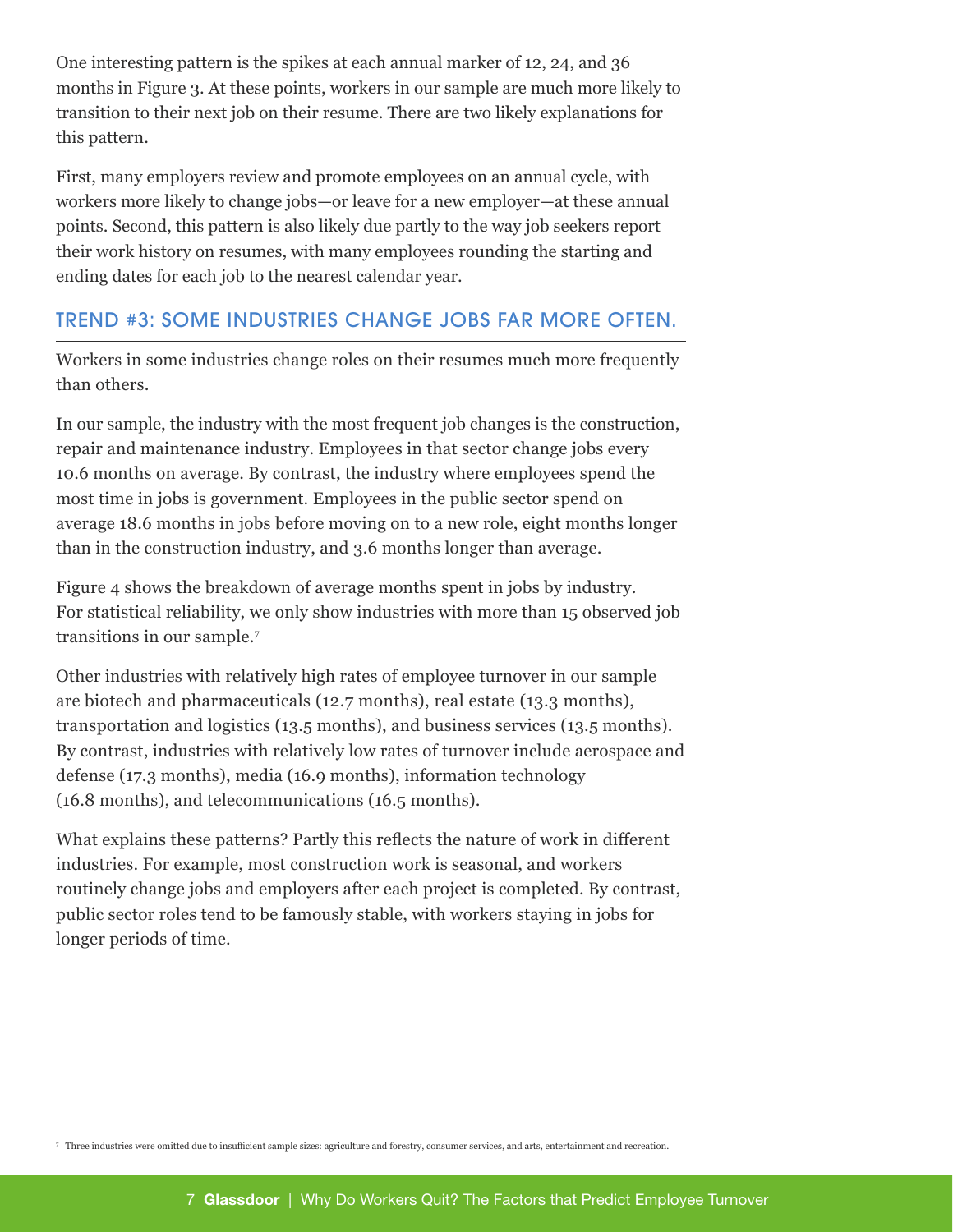#### FIGURE 4. Time Spent in Jobs Varies Widely Among Workers



## **D**glassdoor<sup>®</sup>

*Source: Glassdoor Economic Research (Glassdoor.com/research)*

#### TREND #4: WHEN WORKERS CHANGE JOBS, THEY USUALLY GET A PAY RAISE.

Employees change jobs for many reasons. Some are promoted to more senior positions. Some make horizontal moves into new job functions. And, less commonly, some make a downward move following layoffs or during economic recessions. For our analysis, we linked up job transitions from resumes with Glassdoor salary data to estimate the annual base pay for each job along workers' career paths.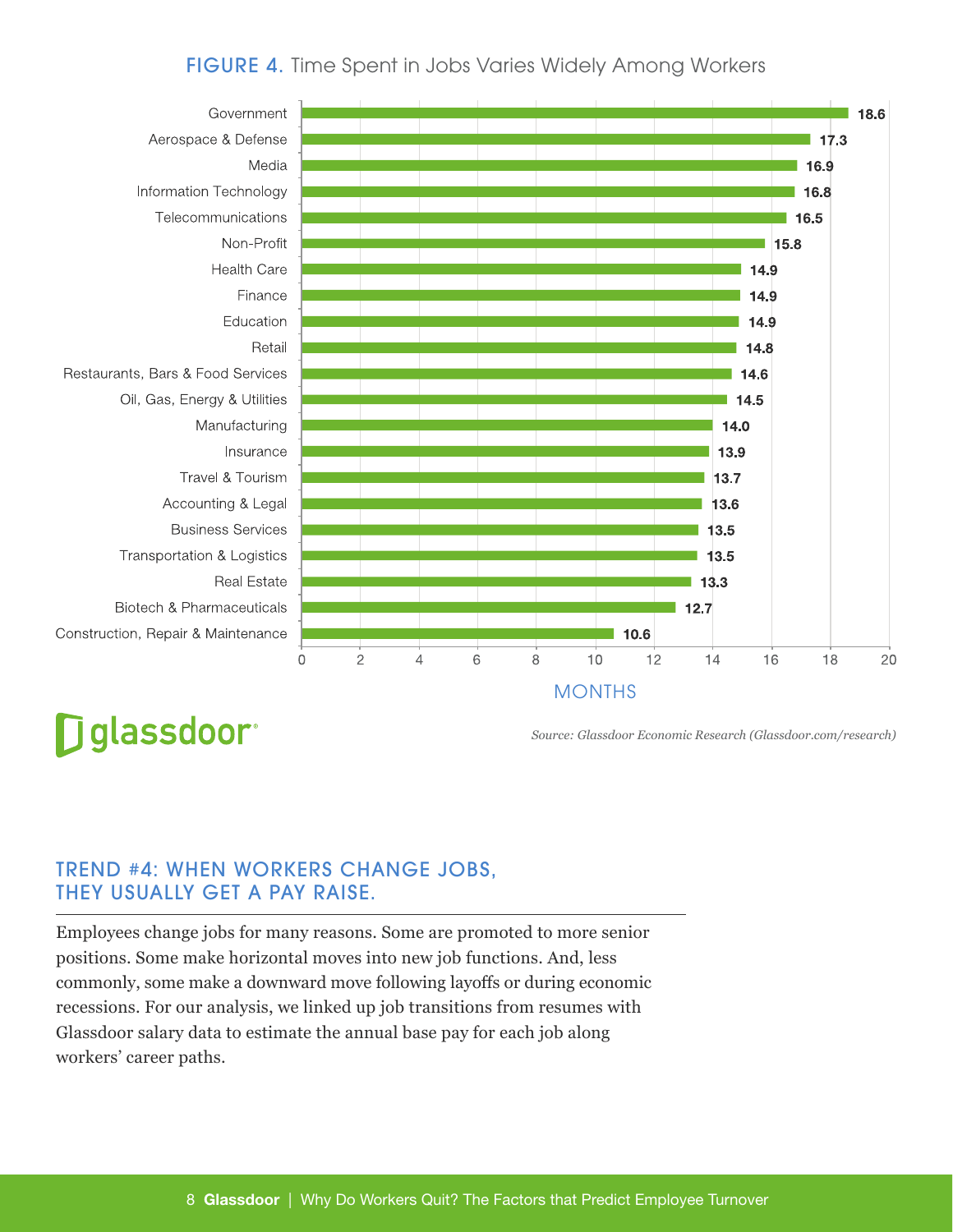In our sample, most job transitions were upward moves, with 3,146 or 63 percent of job moves resulting in the same or higher base pay for workers. By contrast, 1,860 or 37 percent of job moves resulted in lower pay for workers.

For the original jobs in our sample, the average base pay was \$52,260. That's just above the median U.S. base pay for salaried, full-time workers in the nation as a whole of \$51,360 according to the January 2017 Glassdoor Local Pay Reports.<sup>8</sup> For the new jobs these workers transitioned to, average base pay was \$54,984. That amounts to an average pay raise of \$2,724 per year, or 5.2 percent, from changing jobs.

On average, those who moved to new roles within their employer earned higher pay raises than those who left for an outside option. Workers who moved internally earned an average pay raise of \$7,133 or 14 percent. By contrast, those who left for a new employer earned an average pay raise of \$1,103 or 2.1 percent. This suggests most internal moves in our sample were for promotions and higher pay, while at least some external moves were horizontal or downward career steps.

Figure 5 shows the average base pay for the original and new jobs in the 5,006 job transitions from resumes we studied.

FIGURE 5. Workers On Average Earned a 5.2 Percent Pay Raise by Changing Jobs



#### AVERAGE BASE PAY FOR ORIGINAL VS. NEW JOBS

<sup>8</sup> Source: Glassdoor Local Pay Reports, January 2017. Available at www.glassdoor.com/research/local-pay-reports-january-2017/.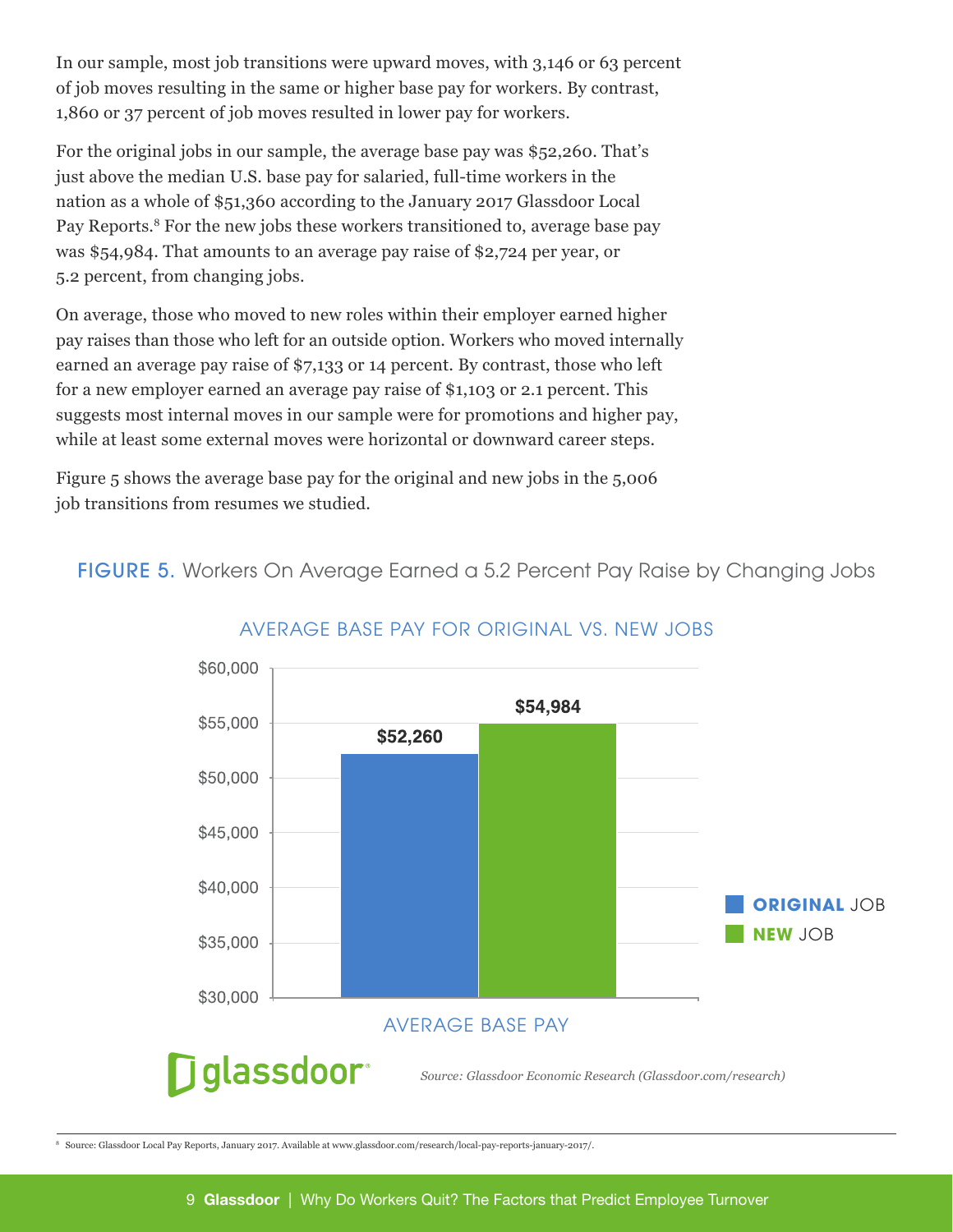#### *Are These Salaries Representative?*

Rather than just looking at average pay, we can also look at the full distribution of pay for the original and new jobs in our sample. This helps us understand whether the group of workers we examined in this study is broadly representative of workers earning all pay levels or not.

Figure 6 shows the distributions of pay for original and new jobs in our sample. The top panel shows average base pay for the original job, and the bottom panel shows average base pay for the new job.

As is clear from Figure 6, the overall distribution of base pay doesn't look dramatically different from the overall distribution of pay in the U.S. labor market. Research shows that U.S. incomes typically follow a "lognormal" pattern, with many lower income workers and just a few high earners at the top of the pay spectrum.<sup>9</sup> Our salaries for original and new jobs in our sample from resumes generally fit that same overall pattern.





## glassdoor<sup>®</sup>

*Source: Glassdoor Economic Research (Glassdoor.com/research)*

<sup>9</sup> For background on the large empirical literature on the lognormal distribution of incomes, see Maxim Pinkovskiy and Xavier Sala-i-Martin (2009), "Parametric Estimations of the World Distribution of Income," NBER Working Paper No. 15433 For a discussion of the economic theory behind such "power law" distributions in economics, see Xavier Gabaix (2016), "Power Laws in Economics: An Introduction," Journal of Economic Perspectives, Vol. 30, No. 1, pp. 185-206.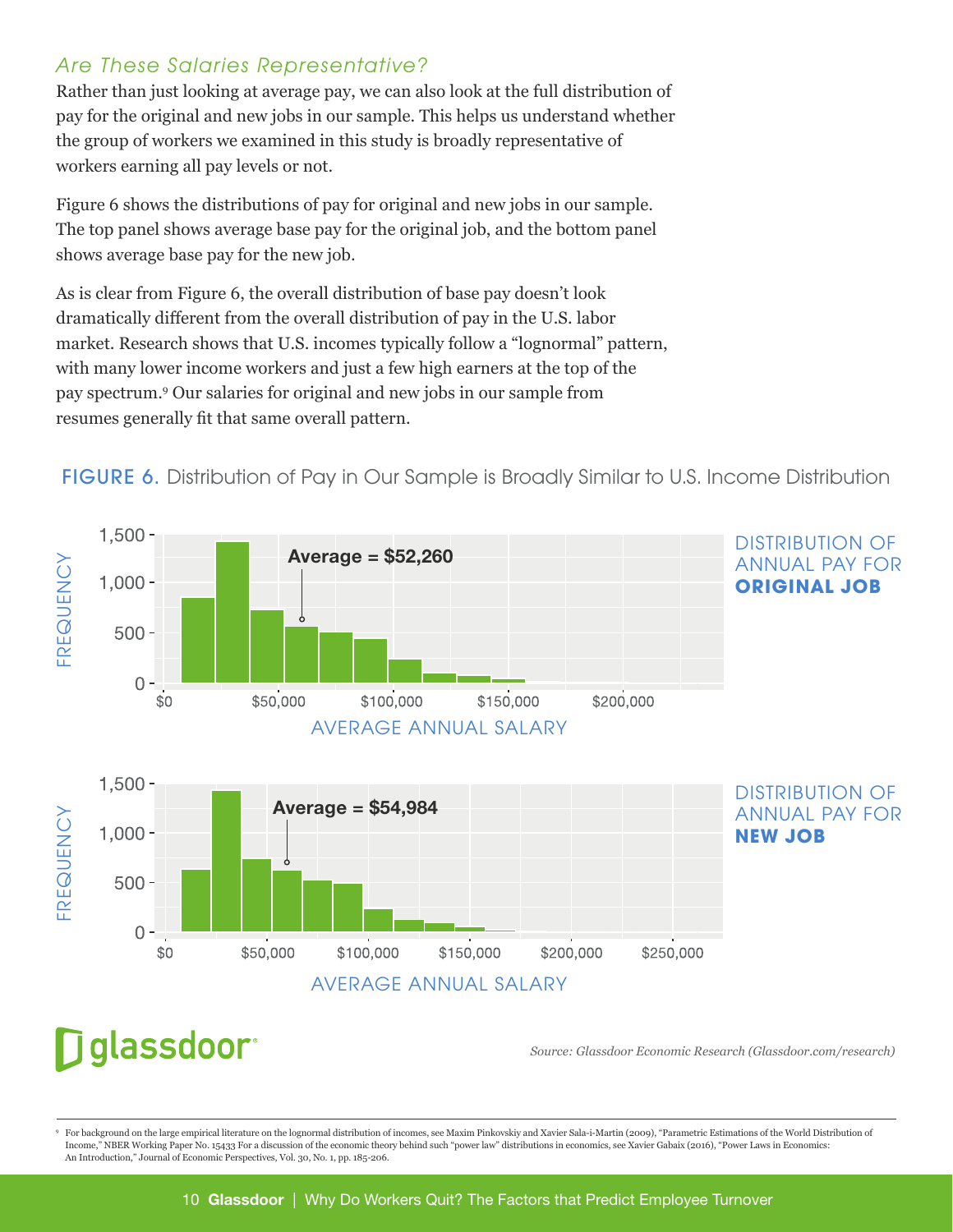#### TREND #5: WHEN WORKERS LEAVE EMPLOYERS, IT'S USUALLY FOR BETTER CULTURE.

One powerful feature of Glassdoor data is that we're able to measure company culture for each employer in our study. When workers change companies, do they aim for employers with better culture?

Figure 7 shows average Glassdoor ratings for employers of the original and new jobs, for workers who changed employers in our sample. The blue bar shows average ratings for the original employer, and the green bar shows average ratings for the new employer. We examined six measures of company culture from Glassdoor: overall rating, career opportunities, compensation and benefits, culture and values, work-life balance, and quality of senior management.

### FIGURE 7. When Employees Do Leave, They Usually Do So for Better Company Culture



### AVERAGE GLASSDOOR RATINGS (EXTERNAL MOVERS ONLY)

# **D**glassdoor®

*Source: Glassdoor Economic Research (Glassdoor.com/research)*

As is clear from the figure, employees in our sample who leave their employer on average gravitate toward companies with better Glassdoor ratings. In all six measures of company culture we examined, average ratings were higher for the new employers that employees took jobs at, and were lower for their original employers. Regardless of whether employees received raises or not, on average workers in our sample traded up to companies with better workplace culture for their new roles.

<sup>14</sup> As a robustness check, we also estimated our models based on the restriction that CEOs must have (1) at least 10, and (2) at least 30 CEO approval ratings. None of our findings were materially different under either of these two alternatives.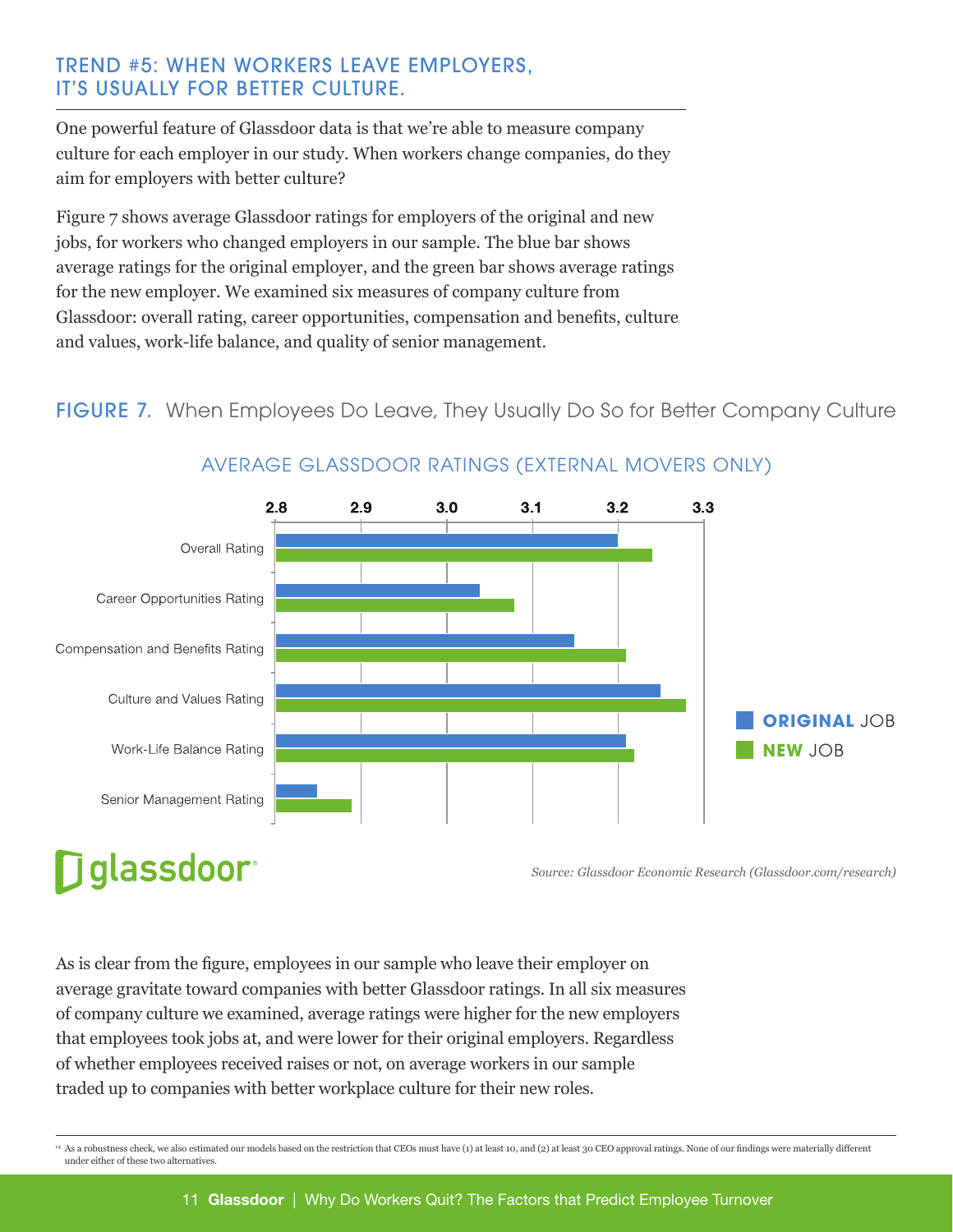This does not necessarily mean workers *always* leave for employers with better culture. Many factors influence an employee's decision of whether or not to leave an employer. Additionally, because the employees in our sample are highly engaged users of Glassdoor who pay close attention to company culture, they may not be fully representative of the broader labor market. However, it suggests that company culture may play a key role when workers are choosing whether to stay or leave for the next step in their career path—something we explore statistically in the next section.

# IV. Statistical Analysis: What Factors Predict Employee Retention?

In Section III we presented five key trends we see in job transitions from resumes. In this section, we go a level deeper. Using simple regression analysis, we quantify which of the factors—salary, company culture, job tenure and more best predict whether employees will stay or leave when taking the next step on their career path.

#### OUR DATA

Our data consist of 5,006 job transitions extracted from resumes on Glassdoor between 2007 and 2016. We recorded the employer, job title, location and date for both the original and new jobs. We coded employees who left their employer as 1, and those who stayed as zero. We then estimated base pay for each job using Glassdoor salary data, taking into account job location and year. Finally, we collected measures of company culture for each employer from Glassdoor company reviews, taking into account job location and year.<sup>10</sup>

Table 1 shows summary statistics for the data used in our analysis. As noted in Section III, 73 percent of job moves were to a new employer, and the average job tenure is 15 months. Company sizes range from small businesses to very large retailers with 2.2 million employees. The length of time companies had been in business ranged from new startups to centuries-old municipal government employers. For initial jobs held, the average base pay was \$52,260 per year, ranging from low-income workers earning \$15,140 to senior executives earning \$229,935.

 $\Phi$  All analysis using Glassdoor salary and employer reviews data was completed as of November 1, 2016. To estimate salary for original and new jobs, we required that each job transition have at least two approved salaries for each combination of job title, metro location and year on Glassdoor. To estimate company culture at original and new employers, we required at least 10 approved company reviews for each combination of employer, metro location, and year.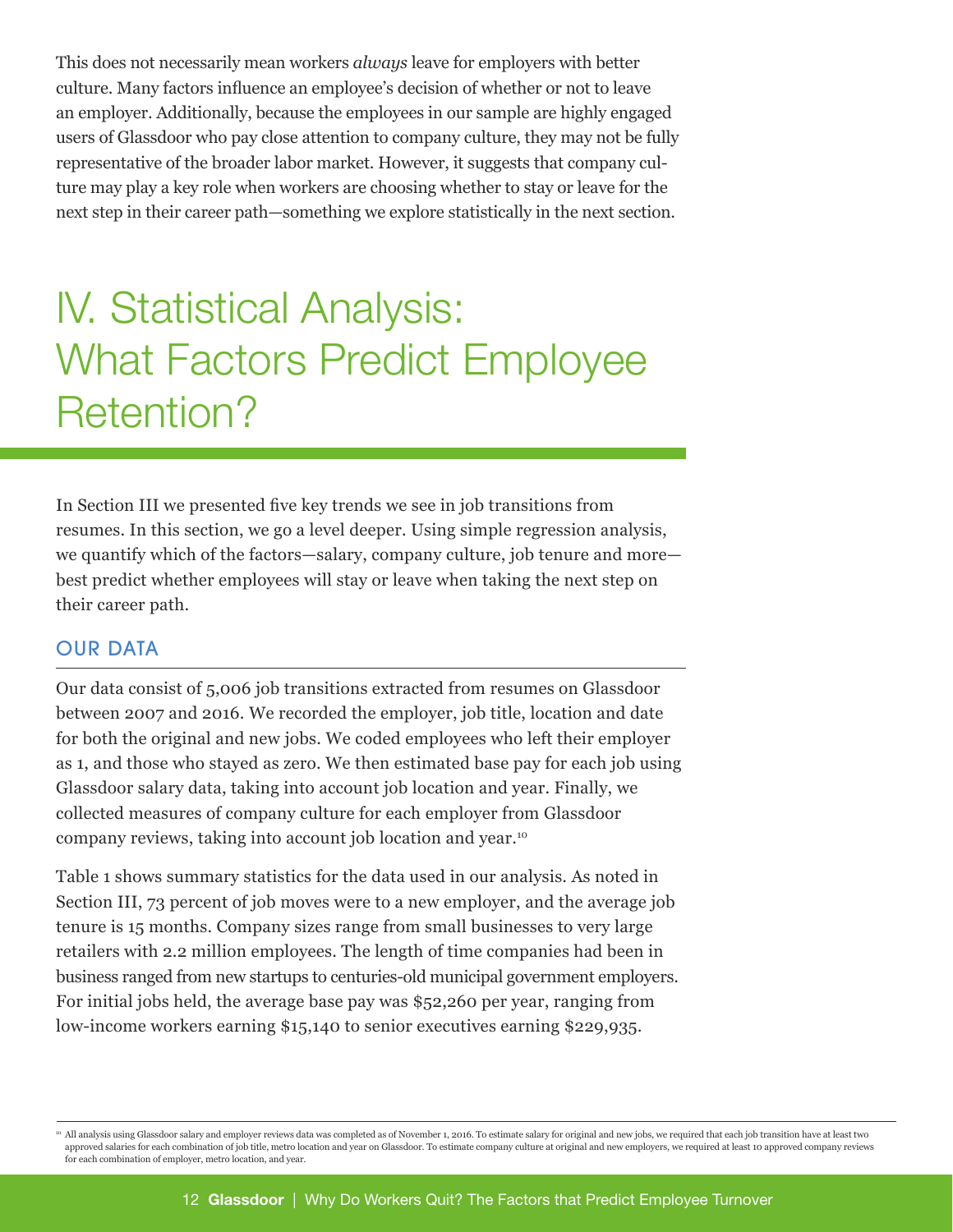| <b>Statistic</b>                               | <b>Observations</b> | <b>Mean</b> | St. Dev. | <b>Min</b> | <b>Max</b> |  |  |  |  |
|------------------------------------------------|---------------------|-------------|----------|------------|------------|--|--|--|--|
| Employee Turnover $(1 = \text{Left Employee})$ | 5,006               | 0.73        | 0.44     | 0          |            |  |  |  |  |
| Tenure at Original Job (Months)                | 5,006               | 15.02       | 12.14    | 0          | 88         |  |  |  |  |
|                                                |                     |             |          |            |            |  |  |  |  |
| Original Job                                   |                     |             |          |            |            |  |  |  |  |
| <b>Starting Year</b>                           | 5.006               | 2012        | 1.4      | 2007       | 2016       |  |  |  |  |
| Year Company Founded                           | 5,006               | 1940        | 58.1     | 1625       | 2016       |  |  |  |  |
| Number of Employees                            | 5,006               | 128,355     | 314,179  |            | 2,200,000  |  |  |  |  |
| Average Salary                                 | 5,006               | \$52,260    | \$32,641 | \$15,140   | \$229,935  |  |  |  |  |
| <b>Overall Employer Rating</b>                 | 5,006               | 3.27        | 0.55     | 1.06       | 5.00       |  |  |  |  |
|                                                |                     |             |          |            |            |  |  |  |  |
| New Job                                        | 0.005               |             |          |            | 0.002      |  |  |  |  |
| <b>Starting Year</b>                           | 5,006               | 2014        | 1.0      | 2012       | 2016       |  |  |  |  |
| Year Company Founded                           | 5,006               | 1943        | 59.6     | 1625       | 2016       |  |  |  |  |
| Number of Employees                            | 5,006               | 99,582      | 265,746  | 2          | 2,200,000  |  |  |  |  |
| Average Salary                                 | 5,006               | \$54,984    | \$33,277 | \$15,240   | \$261,677  |  |  |  |  |
| Overall Employer Rating                        | 5,006               | 3.30        | 0.57     | 1.43       | 5.00       |  |  |  |  |

## TABLE 1. Summary Statistics for Our Data Set

# **Dglassdoor**

*Source: Glassdoor Economic Research (Glassdoor.com/research)*

## OUR APPROACH

To estimate which factors predict workers will leave their employer when moving to the next job, we use a simple "linear probability model." We estimate the following model via ordinary least squares (OLS):

Prob(Leave<sub>i</sub>=1)= $\beta_o + \beta_1$ Ratings<sub>i</sub>+ $\beta_2$ Salary<sub>i</sub>+ $\beta_3$  Tenure<sub>i</sub>+ $\beta_4$ Controls<sub>i</sub>+ $\varepsilon_i$ 

where "Leave<sub>i</sub>" is a dummy variable equal to 1 if the employee left their employer when moving to job *i*, and zero if they stayed. Ratings<sub>i</sub> is a set of Glassdoor employer ratings, including overall rating, culture and values, work-life balance, career opportunities, senior management, compensation and benefits, and CEO approval rating.

Salary $_i$  is the logarithm of estimated average base pay for the original job. Tenure $_i$  is the length of time (in months) an employee spent at the original job. Controls $_{\rm i}$  is a set of controls for industry, metro location and job title. And  $\varepsilon_{\rm i}$  is the usual mean-zero error term representing the impact of all unobserved factors.

How should we interpret our estimates of  $\beta_1$ ,  $\beta_2$ , and  $\beta_3$ ? They represent the "best linear predictor" of the impact of pay, company culture and other factors on the probability that the average worker will leave their employer when moving to their next job. Because the resume data used in this study are observational, the results can't be strictly interpreted as the causal effect of these factors on turnover. Instead, the results represent our best estimate of the correlation between salary, company culture and other factors and the decision by workers to stay or leave their employer.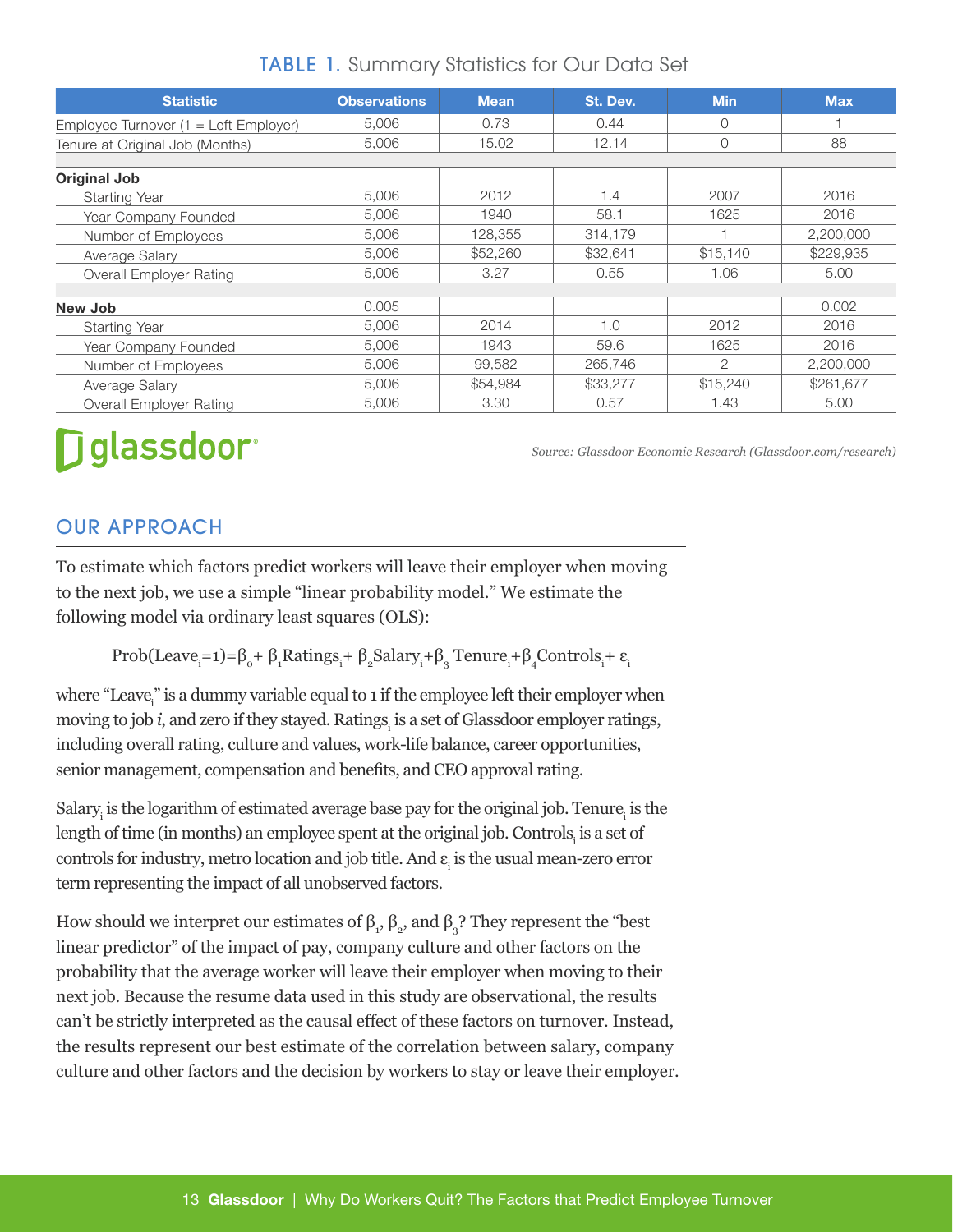## RESULTS: THREE FACTORS THAT MATTER

Our statistical analysis reveals three factors that matter most for employee retention: (1) company culture, (2) employee salary, and (3) stagnating for long periods of time in the same job. We explain each finding below.11

#### FINDING 1: COMPANY CULTURE MATTERS FOR EMPLOYEE RETENTION.

When it comes to retaining employees, our data suggest three aspects of company culture have a statistically significant impact on employee retention: Overall employer rating, the quality of career opportunities, and the culture and values of the employer. Figure 8 summarizes the impact of each of these factors on employee retention from our statistical analysis.



### FIGURE 8. Better Company Culture Predicts Employee Retention

### IMPACT OF A **1-STAR RATINGS INCREASE** ON THE PROBABILITY AN EMPLOYEE WILL STAY

## glassdoor

*\* Statistically significant. Source: Glassdoor Economic Research (Glassdoor.com/research)*

First is the overall company rating on Glassdoor. We find that workers at employers with better overall ratings were statistically more likely to stay at the company for their next job. A one-star increase (on a scale from 1 to 5) in overall company rating raises the probability that the typical employee will stay for their next job by 4 percent—a statistically significant impact.

Second is career opportunities rating. Employees who worked at companies with higher career opportunities ratings on Glassdoor were statistically more likely to stay in-house for their next role. We find that a one-star increase in career opportunities ratings for an employer boosted the probability that the typical employee will stay for their next job by a statistically significant 5 percent.

<sup>11</sup> For a complete table of regression results, please see the Appendix.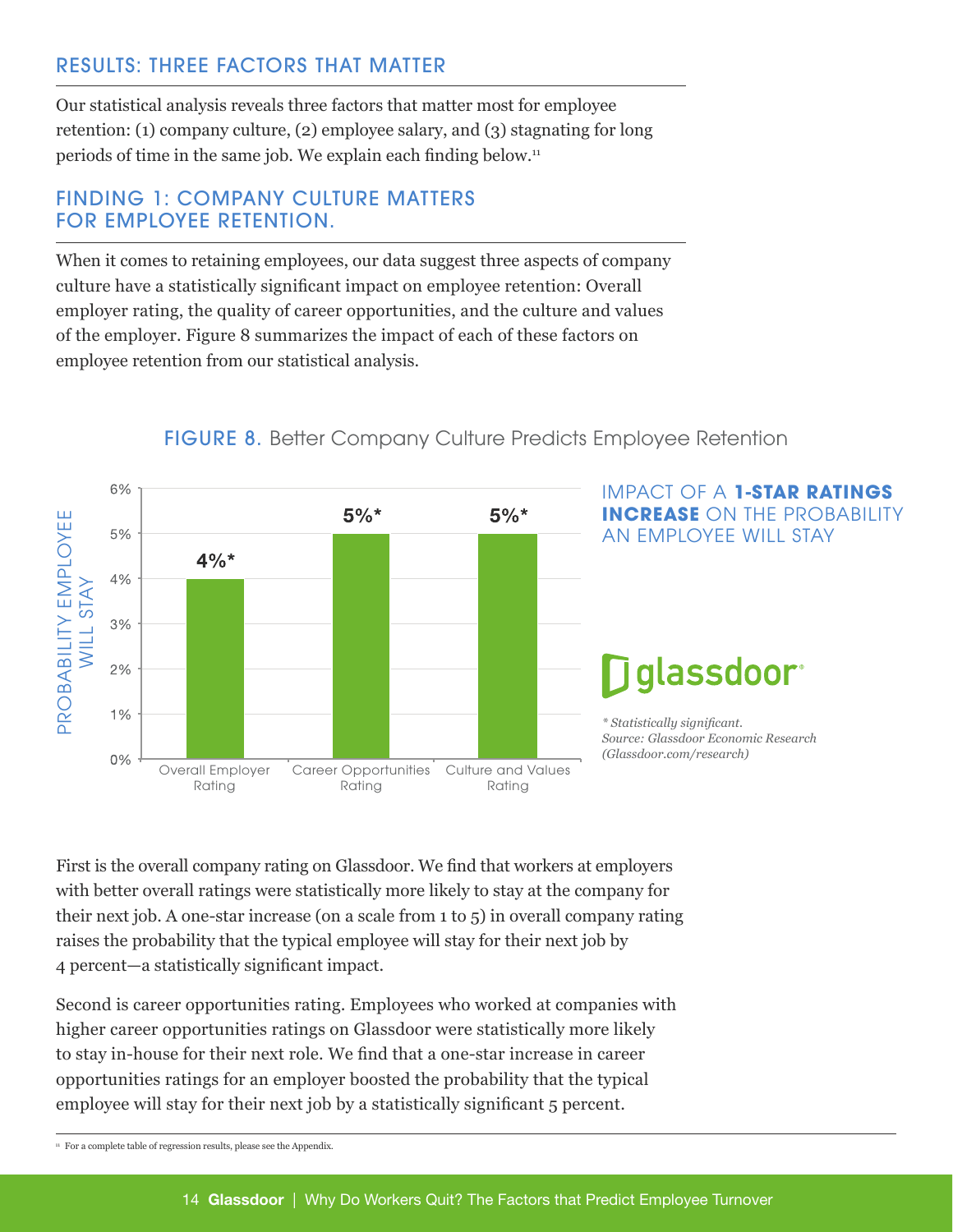Finally, we found that better culture and values of the organization predicts lower employee turnover. A one-star increase in culture and values ratings on Glassdoor raises the odds that a typical employee will stay when making their next job transition by a statistically significant 5 percent.

These findings echo previous research showing that career opportunities and the culture and values of an organization are among the top drivers of employee satisfaction.12 It should come as little surprise that employers who offer attractive culture and values and provide clear upward career paths for employees are more likely to retain workers who are looking for the next job in their careers.

Among the six workplace culture factors we examined, three did not have a statistically significant effect on employee turnover: work-life balance, senior leadership, and compensation and benefits ratings. Although previous Glassdoor research has shown these factors to be important predictors of overall employee satisfaction, our results suggest they do not play a key role in a typical employee's decision of whether to stay or leave a company when moving to their next role.

### FINDING 2: PAY MATTERS FOR EMPLOYEE RETENTION.

The second finding from our statistical analysis is that higher base pay has an important impact on whether employees are more likely to stay or leave for their next role.

On average, we find that a 10 percent higher base pay is associated with a 1.5 percent higher chance that a worker will stay at the company for their next role—a statistically significant effect.<sup>13</sup> This finding remains even after we statistically control for measures of company culture, job title, industry, job location and other factors.

Figure 9 shows the statistical impact of higher pay on the odds that a typical worker will stay for their next role.



#### FIGURE 9. Better Pay Predicts Employee Retention

<sup>12</sup> See for example, Patrick Wong (January 17, 2017). "Does Money Change What We Value at Work?" Glassdoor Economic Research blog. Available at

<sup>13</sup> Because our salary regressor is expressed as the natural log of salary in our estimating equation, the marginal effect of salary on the odds of leaving an employer is calculated as Δ in Prob(Leave<sub>i</sub>=1)=(β<sub>2</sub>/100) \* (% Δ Salary<sub>i</sub>). For additional detail see http://www.ats.ucla.edu/stat/sas/faq/sas\_interpret\_log.htm.

www.glassdoor.com/research/more-money-change-value-at-work/.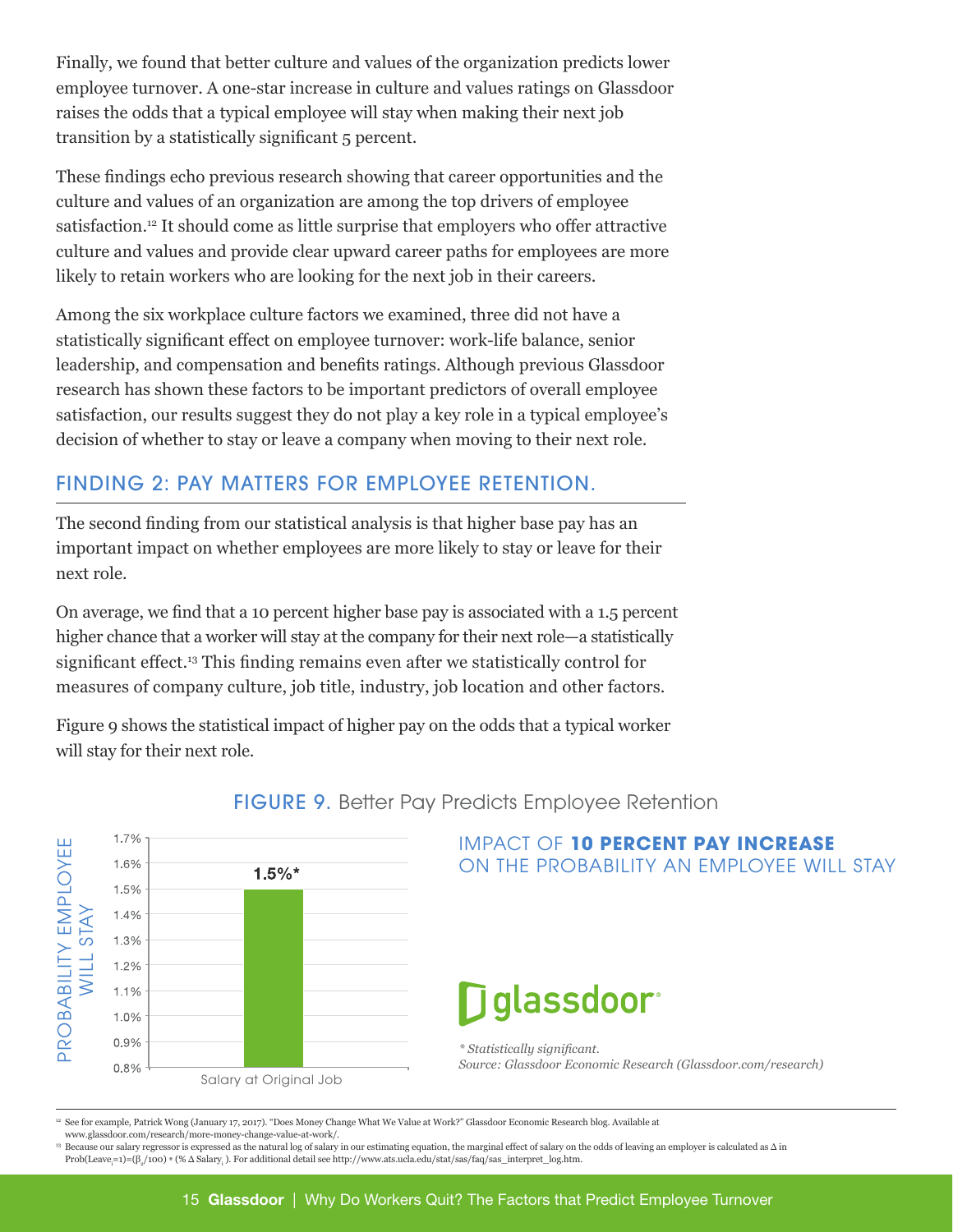This result suggests that pay, separately from offering strong career opportunities to workers, matters for retaining employees. While it is important to provide upward career paths to workers, this result suggests that symbolic "job title promotions" alone without higher pay may not be an effective way of improving retention. Instead, maintaining competitive base pay appears to be an important factor in predicting lower employee turnover.

## FINDING 3: WORKERS WHO STAGNATE IN JOBS ARE MORE LIKELY TO LEAVE.

The last finding from our statistical analysis is about *job stagnation*. Our data clearly show that employees who stagnate longer in a given role are significantly more likely to leave their employer for their next job, even after controlling for factors like salary, industry, job title and measures of company culture.

On average, we find that stagnating in a given role for an additional 10 months is associated with a 1 percent higher chance that the typical employee will leave the company for their next job—a statistically significant impact. Figure 10 shows the impact of this type of job stagnation on the odds a typical employee will leave for their next role.



FIGURE 10. Job Title Stagnation Can Hurt Employee Retention

What does this finding mean? First, it suggests employees who languish in a job too long are likely discouraged about career prospects in the company, making them more likely to look elsewhere for their next role. Alternatively, it suggests employees who are a poor fit for the organization to begin with, and who will ultimately leave the company to find a better fitting employer elsewhere, are more likely to stagnate in a given role.

In either case, the lesson for employers is clear: Be wary of job stagnation. One simple way employers can help minimize this driver of workforce turnover is by creating clear and predictable career paths that escalate employees rapidly through roles in the organization. By moving employees upward—or off to better fitting employers elsewhere—can help minimize the risk of this type of turnover linked to job stagnation.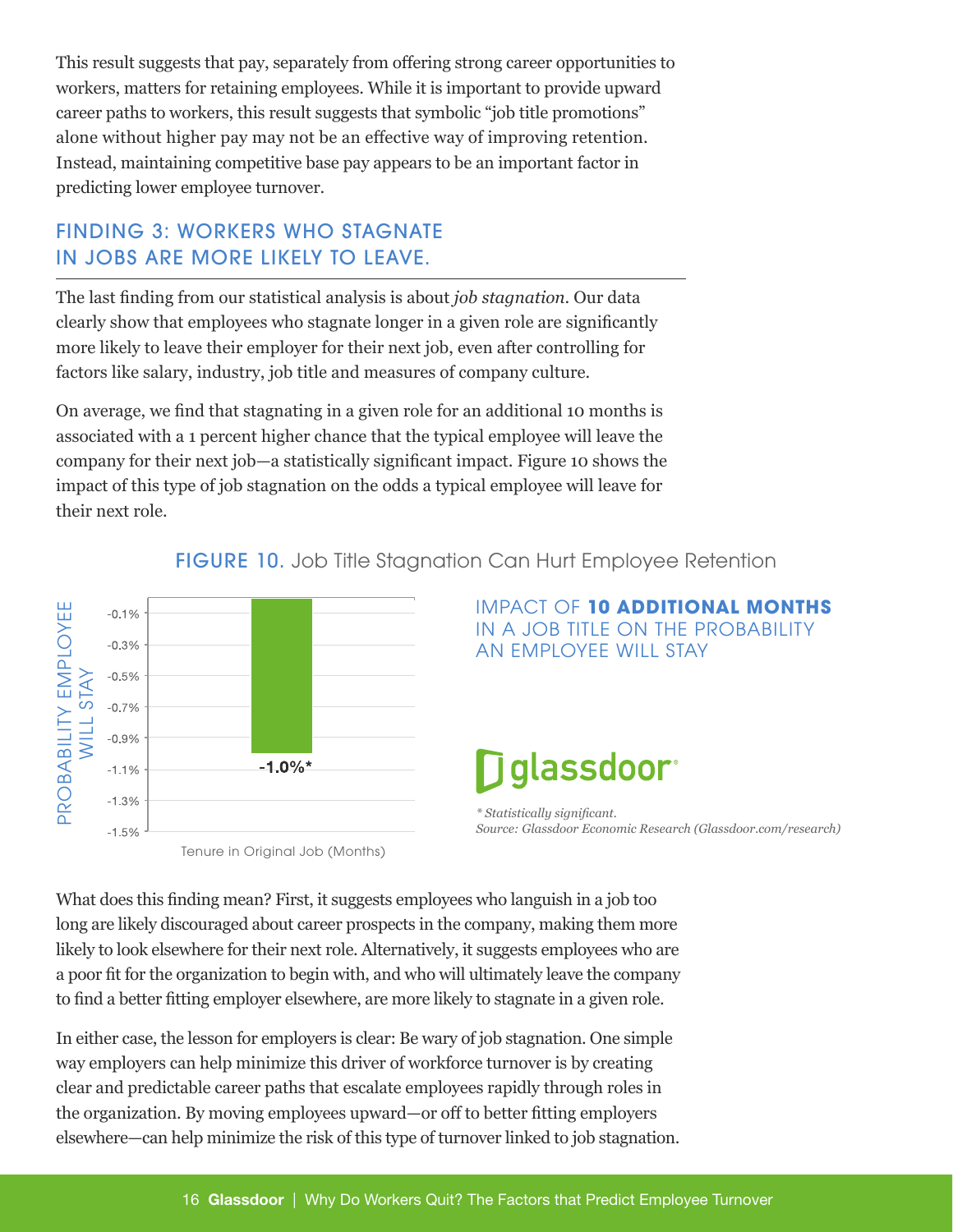# V. Limitations

All data have limitations, and the resume data used for this study are no exception. Here are the key limitations to keep in mind when thinking about the results of this study.

#### • REPRESENTATIVENESS:

Our sample of job transitions is extracted from anonymized resumes shared on Glassdoor. We cannot assure that these individuals are fully representative of the broader U.S. workforce, and patterns in job transitions for the entire U.S. population may differ in important ways from this sample.

#### ACCURACY:

Individuals don't always report their work experience the same way on resumes. By using career progressions from resumes, we rely the job information provided by individual job seekers, which cannot be independently verified.

#### **SEPARATION REASONS:**

We are not able to observe on resumes whether separations from employers are voluntarily or involuntary. Involuntary separations likely comprise a small percentage of our sample—according to BLS JOLTS data, involuntary layoffs make up about 33 percent of all job separations.14 To the extent that workers in our sample left an employer because of an involuntary layoff rather than a voluntary separation, our estimates of the impact of pay and company culture on employee turnover may be biased in unknown ways.

<sup>14</sup> Source: BLS JOLTS survey, "layoffs and discharges," November 2016. Available at www.bls.gov/jlt/.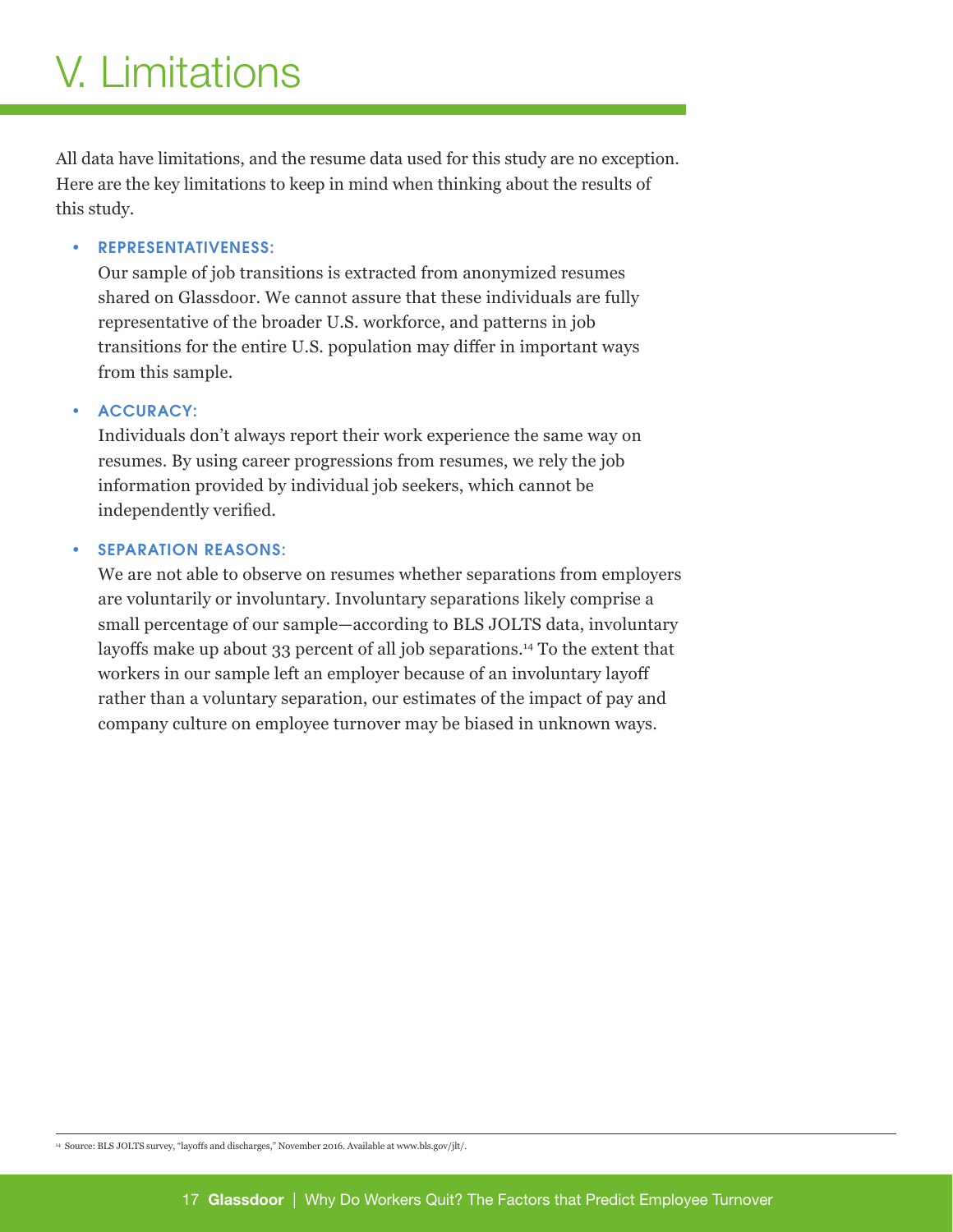# VI. Conclusion

Workers change jobs and companies many times as they move through their careers. When looking for the next job, what factors influence the decision to stay or leave your current employer?

Based on a unique data set of real-world job transitions from resumes on Glassdoor, we examined which factors statistically matter most for employee turnover. From our analysis, three results are clear.

First, better company culture is associated with lower employee turnover. Improving an employer's overall Glassdoor rating by one star boosts the odds that a typical employee will stay inside the company for their next job by a statistically significant 4 percent. Similarly, having better career opportunities and culture and value ratings on Glassdoor are also statistically linked to better employee retention.

Second, more competitive pay is statistically linked to lower employee turnover. We find 10 percent higher base pay predicts that employees are on average 1.5 percent more likely to find their next job inside their current employer a statistically significant impact.

Finally, job stagnation matters. Each additional 10 months an employee stagnates in a given job makes them 1 percent more likely on average to leave the company when the time comes for them to eventually move on to their next role.

For employers looking to boost retention, these findings suggest several pathways for improvement: Creating upward career paths for employees, maintaining a competitive base compensation package that is reviewed regularly, being wary of job title stagnation in the workforce, and making an investment to improve the perceived culture and values of the organization.

Each of these factors are statistically linked to lower employee turnover in our analysis of resume data. Although most employees change jobs and employers many times throughout a career, paying attention to these key drivers of employee turnover may be able to help today's organization do a better job of retaining their key talent.

© Glassdoor 2017

100 Shoreline Hwy, Mill Valley, CA 94941

Web: [glassdoor.com/research](http://glassdoor.com/research) Email: [economics@glassdoor.com](mailto:economics%40glassdoor.com?subject=)